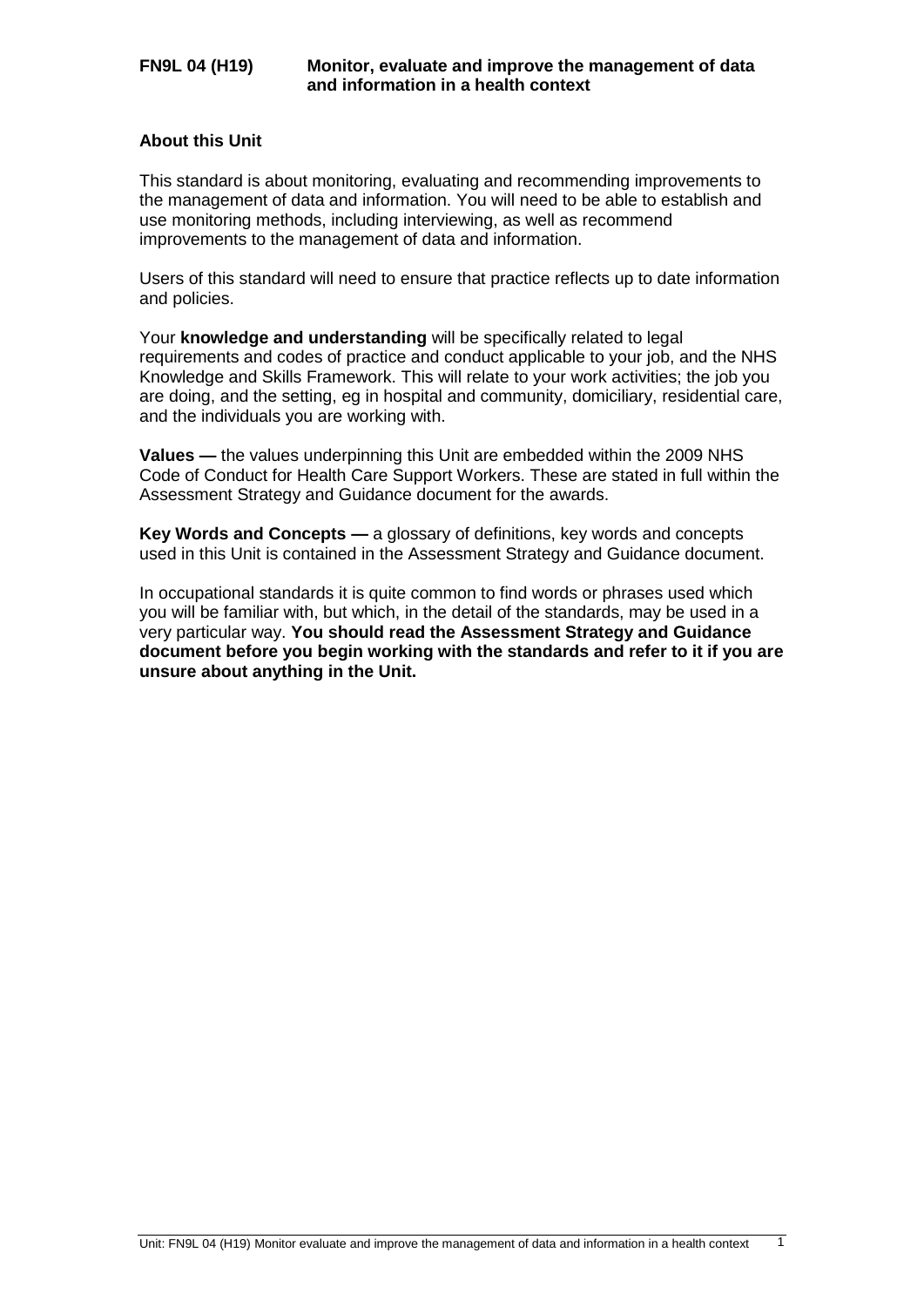### **Specific Evidence Requirements for the Unit**

# **It is essential that you adhere to the Evidence Requirements for this Unit**

|  | ∣ SPECIFIC EVIDENCE REQUIREMENTS FOR THIS UNIT |
|--|------------------------------------------------|
|  |                                                |

| Simulation: |
|-------------|
|             |

Simulation is **NOT** permitted for any part of this Unit.  $\blacklozenge$ 

#### **The following forms of evidence ARE mandatory:**  $\bullet$

- **Direct Observation:** Your assessor or expert witness must observe you in real work  $\bullet$ activities. Their confirmation of your practice will provide evidence for a significant amount of the performance criteria in this Unit. **For example**, how you discuss and agree the aspects of data and information management that require monitoring and evaluation with colleagues and relevant others.
- **Professional discussion:** Describes your actions in a particular situation and reflect  $\blacklozenge$ on the reason(s) why you practice that way. **For example**, discuss the health and business context for data and information management (eg clinical impact, patient safety, increased productivity).

**Competence of performance and knowledge could also be demonstrated using a variety of evidence from the following:**

- **Reflective Account:** These are written pieces of work which allow you to reflect on the course of action you took in a specific situation to identify any learning from the piece of work and to describe what you might do differently in the light of your new knowledge.
- $\blacklozenge$ **Questioning/professional discussion**: May be used to provide evidence of knowledge, legislation, policies and procedures which cannot be fully evidenced through direct observation or reflective accounts. In addition your assessor/mentor or expert witness may also ask questions to clarify aspects of your practice.
- **Expert Witness**: A designated expert witness, eg a senior member of staff, may  $\ddot{\bullet}$ provide a direct observation of your practice, or record a professional discussion they have held with you on a specific piece of practice.
- **Witness Testimony**: Can be a confirmation or authentication of the activities described  $\ddot{\bullet}$ in your evidence which your assessor or mentor has not seen.
- **Products:** These can be any record that you would normally use within your normal  $\bullet$ role, eg you should not put confidential records in your portfolio; they can remain where they are normally stored and be checked by your assessor and internal verifier.
- **Prior Learning:** You may be able to use recorded prior learning from a course of  $\blacklozenge$ training you have attended within the last two years. Discussion on the relevance of this should form part of your assessment plan for each Unit.
- $\blacklozenge$ **Simulation:** There may be times when you have to demonstrate you are competent in a situation that does not arise naturally through your work role, eg dealing with violent or abusive behaviour. The Evidence Requirements in each Unit provide specific guidance regarding the use of simulation.

# **GENERAL GUIDANCE**

- Prior to commencing this Unit you should agree and complete an assessment plan with  $\blacklozenge$ your assessor which details the assessment methods you will be using, and the tasks you will be undertaking to demonstrate your competence.
- Evidence must be provided for ALL of the performance criteria, ALL of the knowledge.
- The evidence must reflect the policies and procedures of your workplace and be linked to current legislation, values and the principles of best practice within the Health Care sector. This will include the National Service Standards for your areas of work.
- $\blacklozenge$ All evidence must relate to your own work practice.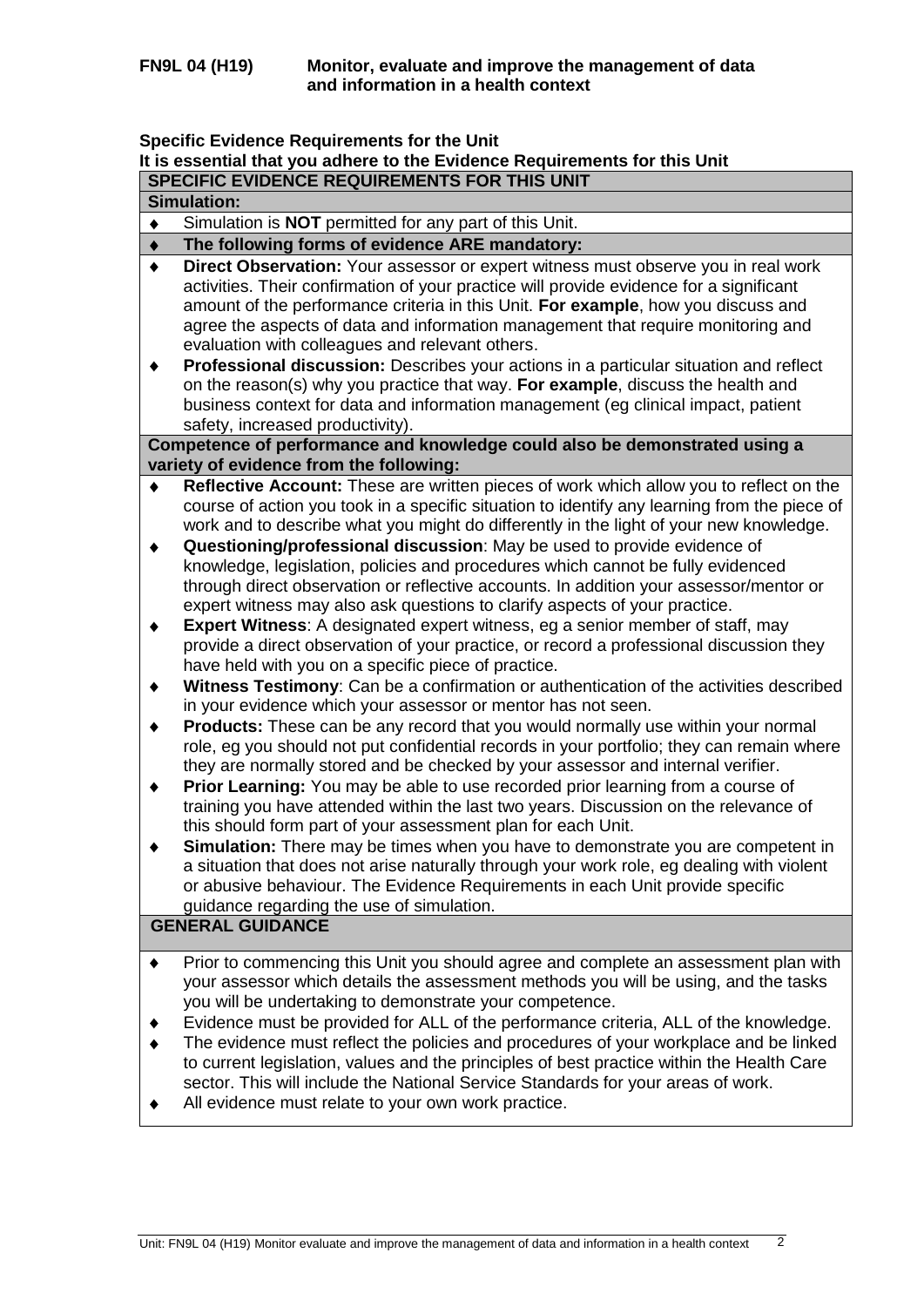## **FN9L 04 (H19) Monitor, evaluate and improve the management of data and information in a health context**

# **KNOWLEDGE SPECIFICATION FOR THIS UNIT**

 $\overline{a}$ 

Competent practice is a combination of the application of skills and knowledge informed by values and ethics. This specification details the knowledge and understanding required to carry out competent practice in the performance described in this Unit.

When using this specification **it is important to read the knowledge requirements in relation to expectations and requirements of your job role**.

**You need to provide evidence for ALL knowledge points listed below. There are a variety of ways this can be achieved so it is essential that you read the 'knowledge evidence' section of the Assessment Guidance.**

|                | You need to show that you know, understand and can apply in<br>practice:                                                                                                                             | <b>Enter</b><br><b>Evidence</b><br><b>Numbers</b> |
|----------------|------------------------------------------------------------------------------------------------------------------------------------------------------------------------------------------------------|---------------------------------------------------|
| $\mathbf{1}$   | The relevant legislation, policies, procedures, codes of practice<br>and guidelines in relation to information management.                                                                           |                                                   |
| $\overline{2}$ | The importance and reasons for adhering to information<br>governance.                                                                                                                                |                                                   |
| 3              | The wider sensitivities of data and information relevant to your<br>role.                                                                                                                            |                                                   |
| $\overline{4}$ | The standards regarding data and information (eg sources,<br>validity, reliability, completeness, terminology, acronyms,<br>purpose and conventions).                                                |                                                   |
| 5              | The health and business context for data and information<br>management (eg clinical impact, patient safety, increased<br>productivity).                                                              |                                                   |
| 6              | The different ways in which data and information are<br>processed and used in a health context.                                                                                                      |                                                   |
| $\overline{7}$ | The ways in which patients take responsibility for their health<br>care and the access they have to their information.                                                                               |                                                   |
| 8              | The flow of data and information within your area of work.                                                                                                                                           |                                                   |
| 9              | The process of data management and information flows.                                                                                                                                                |                                                   |
| 10             | The structure of data and information.                                                                                                                                                               |                                                   |
| 11             | The characteristics of data and information.                                                                                                                                                         |                                                   |
| 12             | The importance of the quality of data and information<br>(including timeliness, accuracy, completeness, appropriate for<br>purpose and accessibility).                                               |                                                   |
| 13             | The different methods of validating the quality of data and<br>information, and how to use them.                                                                                                     |                                                   |
| 14             | How to monitor and review the administration of data and<br>information.                                                                                                                             |                                                   |
| 15             | The importance of having a clear framework within which to<br>monitor and evaluate data and information.                                                                                             |                                                   |
| 16             | The importance of communicating and discussing the<br>monitoring and evaluation of data and information with<br>colleagues and relevant others (eg clinicians, patients, carers,<br>data providers). |                                                   |
| $17$           | The processes to engage clinical colleagues.                                                                                                                                                         |                                                   |
| 18             | How to maintain awareness of technological change and how<br>these may improve the management of data and information.                                                                               |                                                   |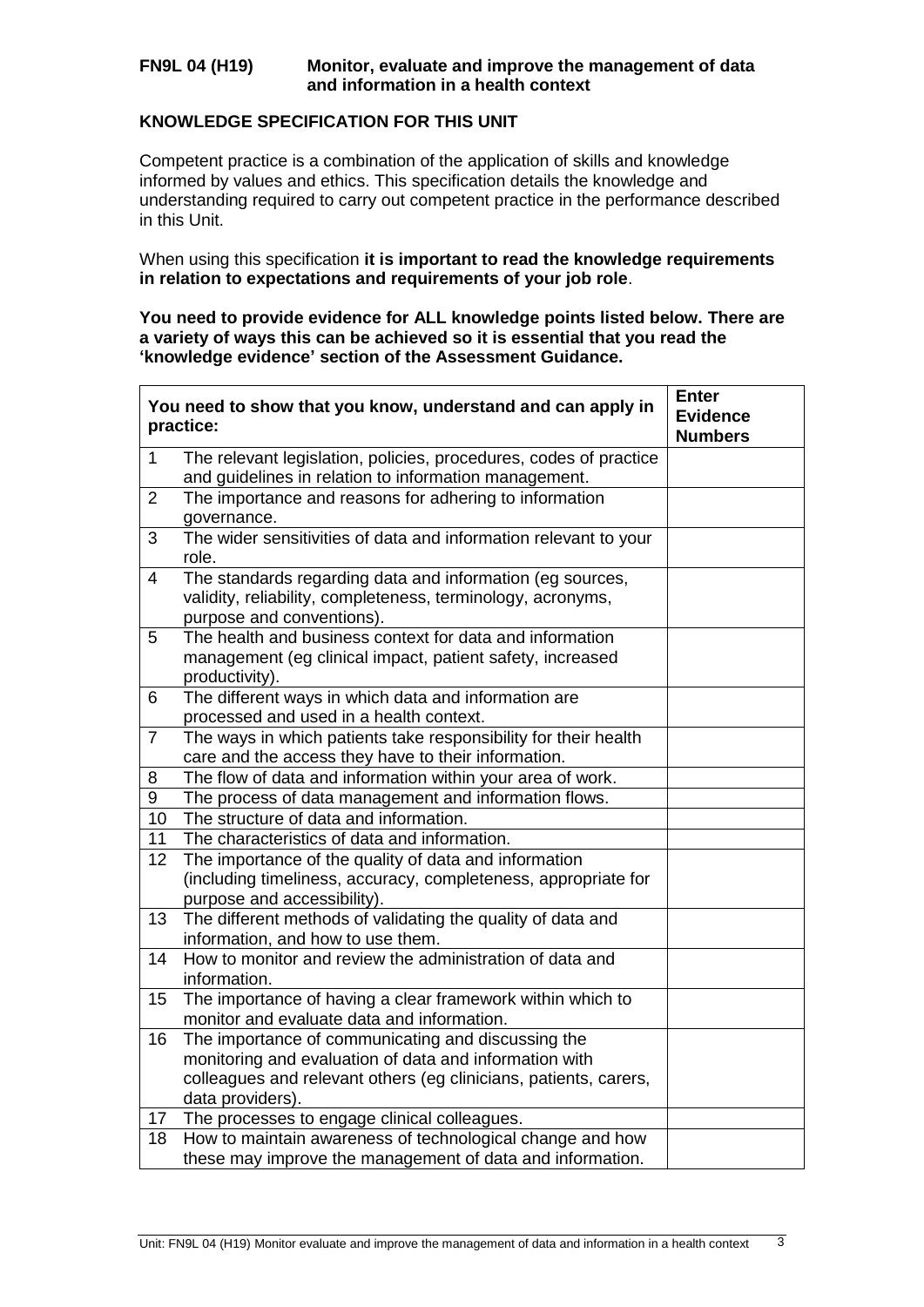| <b>Performance Criteria</b> |                                                                            | <b>DO</b> | <b>RA</b> | <b>EW</b> | Q | P | <b>WT</b> | <b>PD</b> |
|-----------------------------|----------------------------------------------------------------------------|-----------|-----------|-----------|---|---|-----------|-----------|
|                             |                                                                            |           |           |           |   |   |           |           |
| 1                           | Discuss and agree the aspects of data                                      |           |           |           |   |   |           |           |
|                             | and information management that                                            |           |           |           |   |   |           |           |
|                             | require monitoring and evaluation with                                     |           |           |           |   |   |           |           |
|                             | colleagues and relevant others.                                            |           |           |           |   |   |           |           |
| 2                           | Establish the required liaison and                                         |           |           |           |   |   |           |           |
|                             | consultation with colleagues and<br>relevant others.                       |           |           |           |   |   |           |           |
| 3                           | Establish and use suitable methods for                                     |           |           |           |   |   |           |           |
|                             |                                                                            |           |           |           |   |   |           |           |
|                             | monitoring and evaluating the                                              |           |           |           |   |   |           |           |
| 4                           | management of data and information.<br>Monitor and evaluate the management |           |           |           |   |   |           |           |
|                             | of data and information in accordance                                      |           |           |           |   |   |           |           |
|                             | with legal and organisational                                              |           |           |           |   |   |           |           |
|                             | requirements.                                                              |           |           |           |   |   |           |           |
| 5                           | Analyse and record the results of                                          |           |           |           |   |   |           |           |
|                             | monitoring and evaluation within the                                       |           |           |           |   |   |           |           |
|                             | required timescale.                                                        |           |           |           |   |   |           |           |
| 6                           | Check conformity with national                                             |           |           |           |   |   |           |           |
|                             | standards, in accordance with                                              |           |           |           |   |   |           |           |
|                             | legislation and organisational                                             |           |           |           |   |   |           |           |
|                             | requirements.                                                              |           |           |           |   |   |           |           |
| $\overline{7}$              | Base recommendations for                                                   |           |           |           |   |   |           |           |
|                             | improvements to the management of                                          |           |           |           |   |   |           |           |
|                             | data and information on the results of                                     |           |           |           |   |   |           |           |
|                             | monitoring and evaluation.                                                 |           |           |           |   |   |           |           |
| 8                           | Identify relevant others who need to be                                    |           |           |           |   |   |           |           |
|                             | involved in developing                                                     |           |           |           |   |   |           |           |
|                             | recommendations for improvements.                                          |           |           |           |   |   |           |           |
| 9                           | Present your recommendations for                                           |           |           |           |   |   |           |           |
|                             | improvements in a form that can lead                                       |           |           |           |   |   |           |           |
|                             | to effective implementation.                                               |           |           |           |   |   |           |           |

*DO = Direct Observation RA = Reflective Account Q = Questions PD* = *Professional Discussion*

 $WT = W$ *itness Testimony* 

# **Additional information**

This National Occupational Standard was developed by Skills for Health. This standard links with the following dimension within the NHS Knowledge and Skills Framework (October 2004): Dimension: IK1 Information processing *HI9 Monitor,*